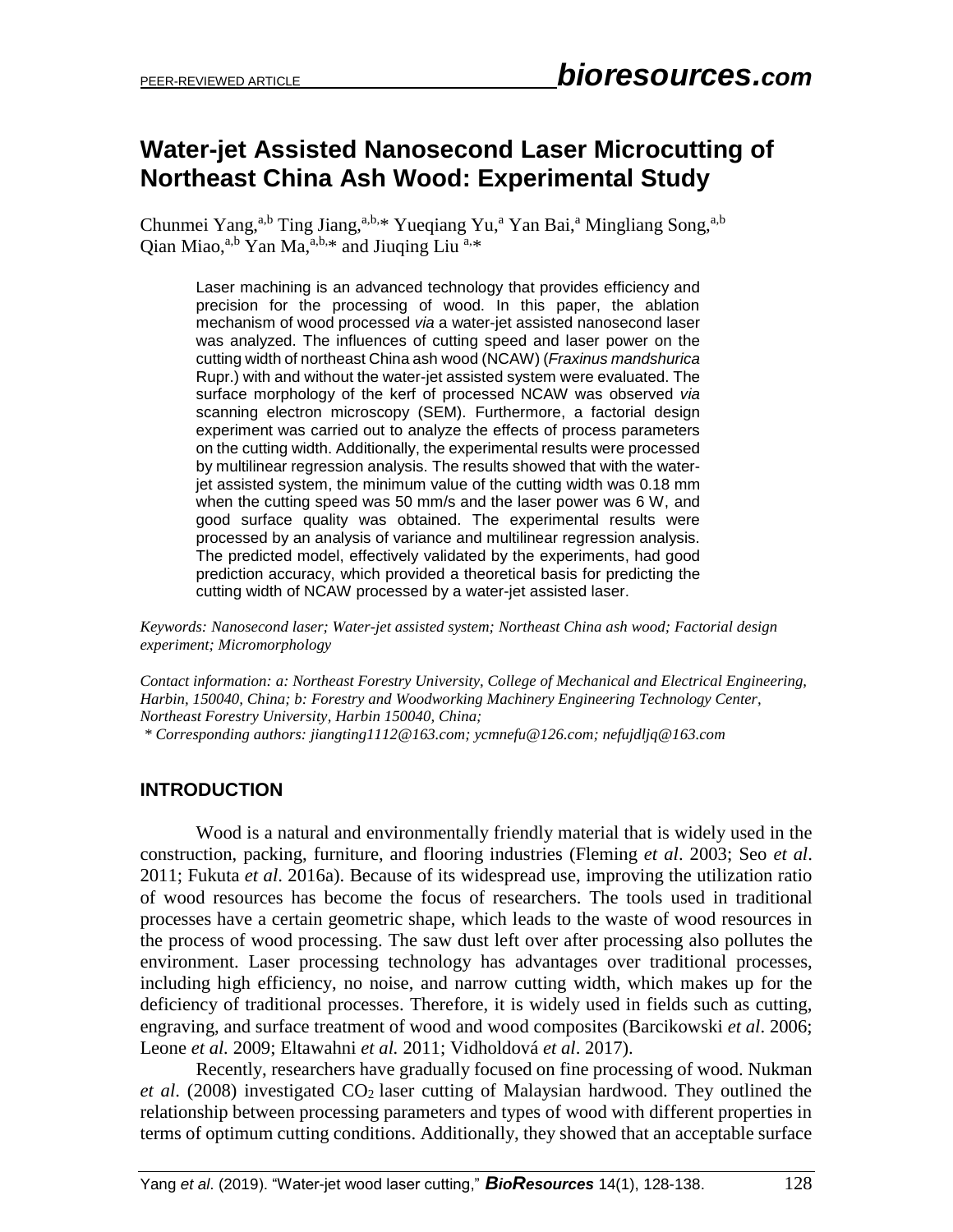was obtained when nitrogen was used to assist the cutting process. Fukuta *et al*. (2016b and 2016c) used solid-state lasers, short-wavelength lasers, to process wood to obtain precise machining because short wavelengths allowed for a smaller theoretical focal diameter. In addition, short-pulse lasers allowed heat effects to the surrounding area to be controlled while increasing the peak power. Hernández-Castañeda *et al*. (2011) concluded that cutting wet pine wood with a fiber laser produced narrower cutting kerf and a smoother surface in comparison with dry samples. However, after the wood was cut with a laser, assisting gas could not fully keep residues away from the wood surface, which affected the surface quality. Therefore, in the author's previous research, a water jet assisted nanosecond laser was used to process Korean pine to improve its surface quality. This was mainly because the cooling and washing effects of water-jet had reduced heat-affected zone and washed away the residues on the surface of the Korean pine, which avoided the process defect of traditional laser (Yang *et al*. 2018). However, different species of wood have different physical and chemical properties that directly affect the surface quality of the wood. The authors found no research that has investigated the machining of hardwood processed by a water-jet assisted nanosecond laser. Northeast China ash wood (NCAW) is a type of precious hardwood tree in northeast China with a high density. It is widely applied in the furniture industry because of its beautiful texture and good resistance to decay.

Therefore, this paper analyzes the ablation mechanism of wood processed by a water-jet assisted nanosecond laser. A single factor experiment and a factorial design experiment were performed to evaluate the influences of laser power and cutting speed on the cutting width of NCAW with and without the water-jet assisted system. Furthermore, the surface quality of NCAW after cutting was assessed, and the prediction model of multilinear regression was established. This research provided a foundation for the prediction of the cutting width of NCAW processed by a water-jet assisted nanosecond laser.

## **PROCESS MECHANISM**

The ablation mechanism diagram of wood processed by a water-jet assisted nanosecond laser is shown in Fig. 1. In the machining process, the high energy density of the laser beam rapidly focuses on the processing region of the wood. The decomposition of lignin starts at approximately 280 °C (Nassar and MacKay 1984). Therefore, the internal moisture within the wood cell evaporated quickly, which resulted in empty tracheids. Due to a rapid change of temperature, a great thermal stress gradient occurred around the processing region. At the same time, local expansion and contraction took place in the substrate of the wood. Hence, microcracks caused by residual stress appeared. Furthermore, due to the lower ignition temperature of wood, part of the laser energy density in the processing zone was always lower than the laser energy density for the vaporization of wood, causing the burning of wood. Thus, carbonization and ablation of the heat-affected zone (HAZ) are observed, along with residuals, such as carbon granules, charring, and ash content, which has a negative impact on the surface quality of wood (Panzner *et al*. 1998; Yue *et al*. 2013; Kubovský and Kačík 2014; Yu *et al*. 2015). However, water jets not only can reduce the heat-affected zone and microcracks, they also effectively take away residuals, thus improving the surface quality of wood processed by water-jet assisted nanosecond lasers.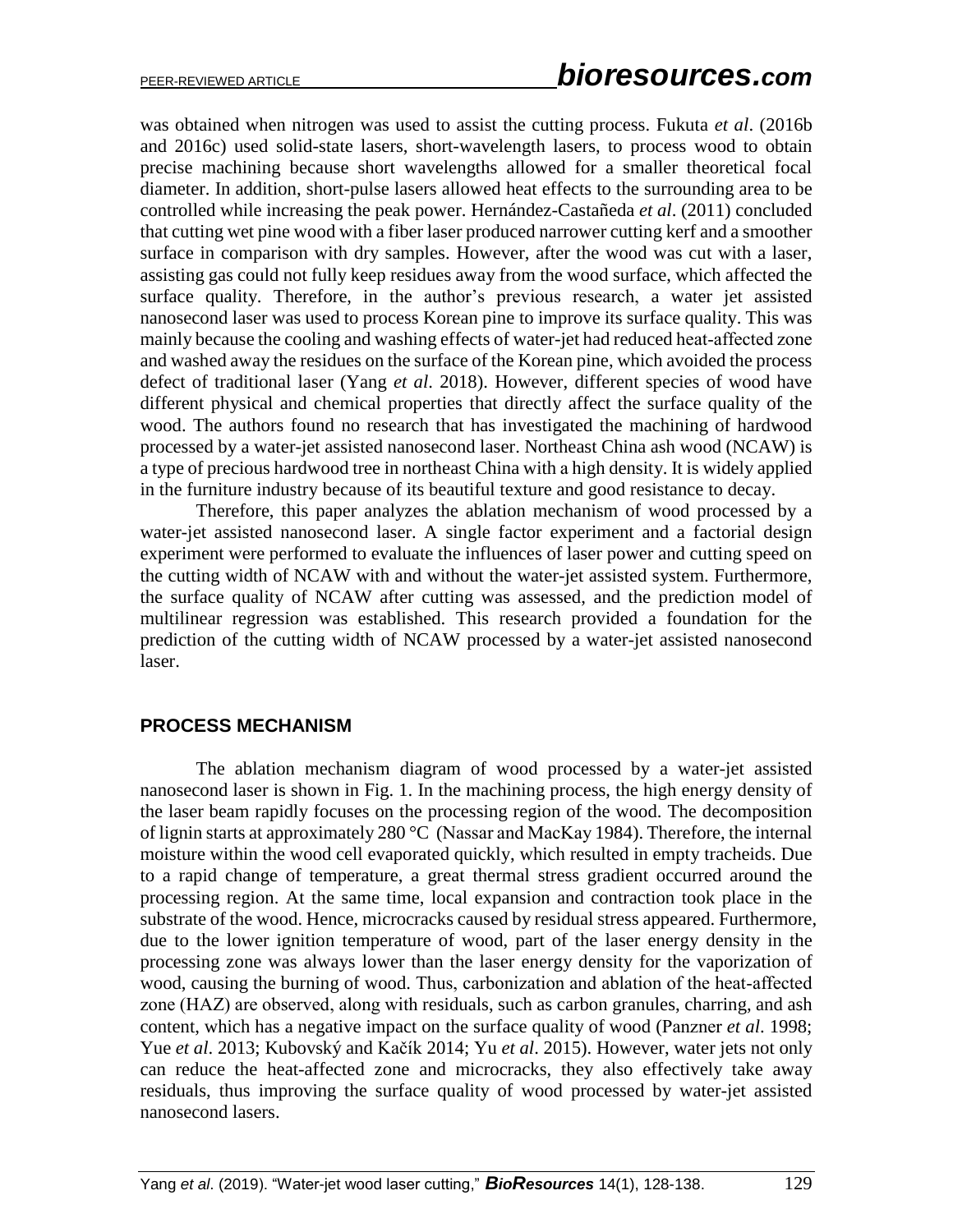

**Fig. 1.** The ablation mechanism diagram of wood processed by water-jet assisted nanosecond laser

# **EXPERIMENTAL**

## **Materials and Experimental Setup**

The NCAW, belonging to a typical hardwood, was used as the experimental material (Haicheng Machining Factory, Harbin, China). The NCAW has an air-dry density of 0.70  $g/cm<sup>3</sup>$  and a moisture content of 12.32%. A NCAW with the same size was obtained after processing, and the size was 100 mm  $\times$  60 mm  $\times$  2 mm (length  $\times$  width  $\times$  thickness).

The experimental setup is shown in Fig. 2.



**Fig. 2.** Experimental setup

The laser system contained a Nd:YAG (Neodymium Doped Yttrium Aluminum Garnet) laser (Dongjun Laser Co., Ltd., Chengdu, China), a JDW3-250 laser power supply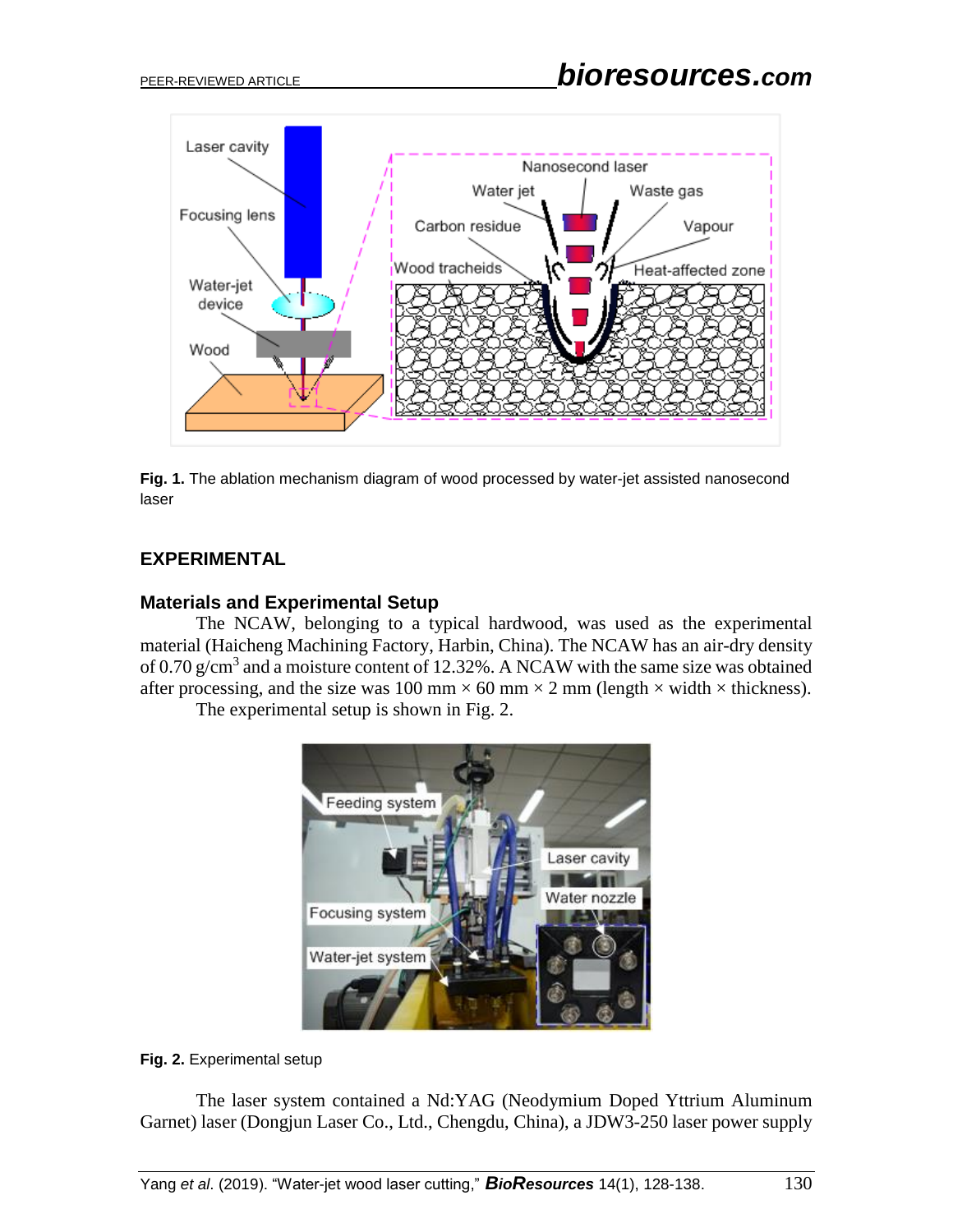(Dongjun Laser Co., Ltd., Chengdu, China), and a PH-LW06-BLP laser cooling system (Dongluyang Co., Ltd., Shenzhen, China). The water-jet assisted system consisted mainly of annular nozzles. The feeding system moved through the X-axis, Y-axis, and Z-axis. The focusing system consisted of a combination of optical lenses.

The wavelength of the laser was 1064 nm, the pulse width was 20 ns, and the pulse repetition rate was in the range of 1 kHz to 10 kHz. The focal length of the focusing lens was 100 mm. The focused beam spot size was 0.05 mm. The angle of water jet could be adjusted to control the range of the water ring. The adjustable nozzle flow pressure was set as 0.13 MPa. The water flow of the water-jet system was  $8 \text{ m}^3$ / h, and the water-jet speed was 5.75 m/s.

### **Methods**

The process direction was along the NCAW fiber. The specimen and process method are shown in Fig. 3. The focused beam spot was located on the top of the surface of the NCAW. The cutting width was the average of the widths on the top and bottom surfaces along the thickness direction, which were measured using an optical microscope (JNOEC XS213, Tianlong Instrument Factory, Nanjing, China). The tangential section of the processed NCAW with and without water-jet assist was observed using a FEI Quanta200 scanning electron microscope (FEI Instruments, Hillsboro, OR, USA).



**Fig. 3.** Specimen and process method

#### *Design of two-factor experiment*

A two-factor experiment was performed. The NCAW was processed with and without water-jet assisted nanosecond laser. The pulse repetition rate was chosen as 1 kHz. The process parameters are shown in Table 1. The change tendencies of process parameters on the cutting width of NCAW were studied.

**Table 1.** Processing Parameters of Nanosecond Laser Processing

| Sample Number        |  |   |    |    |    |    |    |    |    |
|----------------------|--|---|----|----|----|----|----|----|----|
| Avg. Laser Power (W) |  |   |    |    |    |    |    | ົ  | 24 |
| Cutting Speed (mm/s) |  | 5 | oc | 25 | 30 | 35 | 40 | 45 | 50 |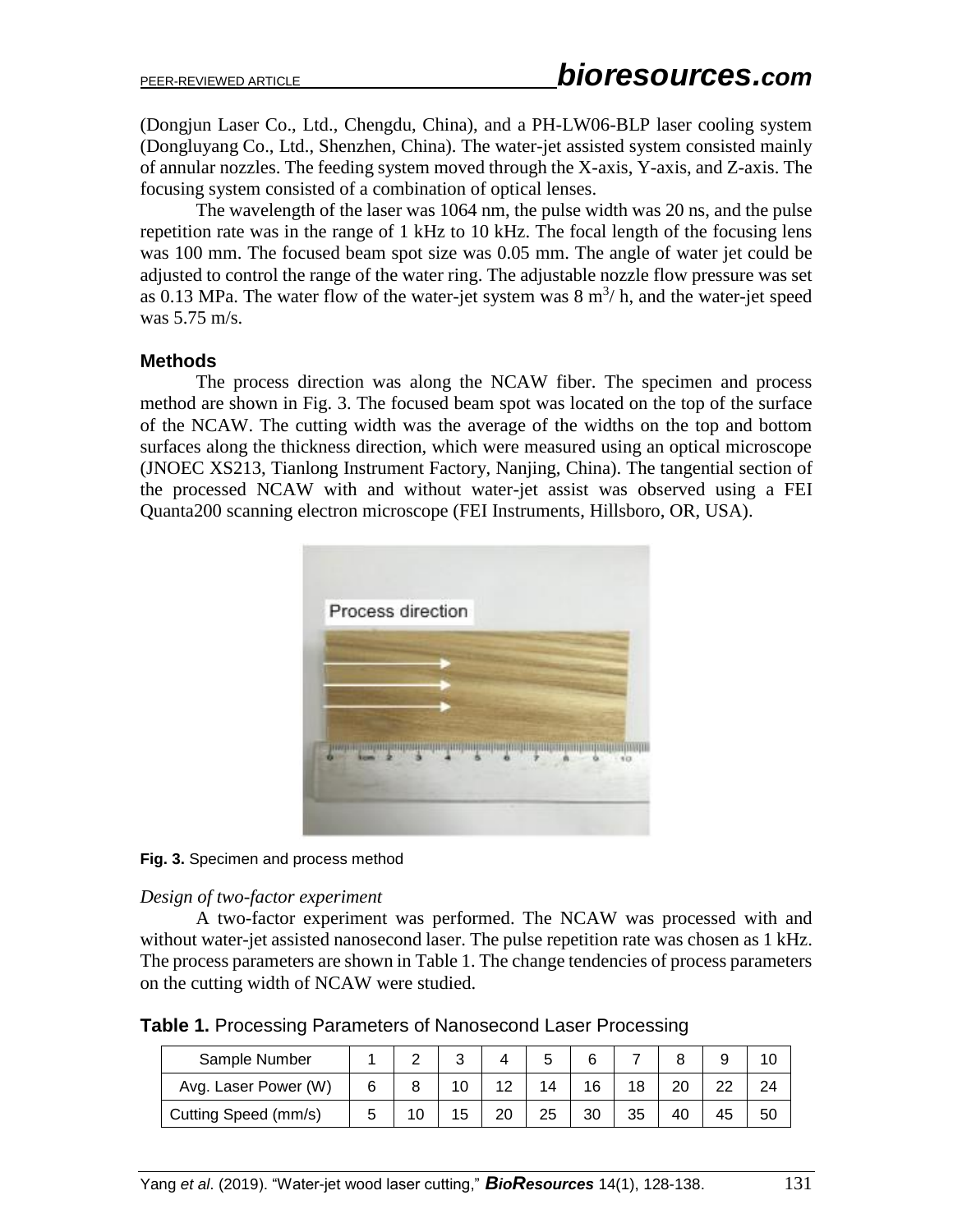## *Factorial design experiment*

Then, a factorial design experiment was performed by software (SPSS Statistics, IBM, 23.0, New York, USA) and the influence rules of the multiple process parameters and their effects on the surface quality of NCAW were studied. Through a factorial design experiment, the influence rules of the laser power (high, medium, and low levels), cutting speed (high, medium, and low levels), and water-jet speed (with and without) on the cutting width of NCAW were studied. The influence of the water-jet system on the surface quality of NCAW was also studied. A  $2 \times 3 \times 3$  factorial design was performed with 18 groups and with average value of three cutting tests in each group. The factors and levels of factorial design are shown in Table 2.

| Levels<br>Factors           |            | 2                    | 3          |
|-----------------------------|------------|----------------------|------------|
| A (Water-jet Speed,<br>m/s) | $0(A_0)$   | 5.75 $(A_1)$         |            |
| B (Laser Power,<br>W)       | $8(B_1)$   | 14 $(B_2)$           | $20(B_3)$  |
| C (Cutting Speed,<br>mm/s)  | 10 $(C_1)$ | 25 (C <sub>2</sub> ) | 40 $(C_3)$ |

|  |  |  |  |  | Table 2. Factors and Levels of Factorial Design |  |
|--|--|--|--|--|-------------------------------------------------|--|
|--|--|--|--|--|-------------------------------------------------|--|

# **RESULTS AND DISCUSSION**

## **Effect of Laser Powers and Cutting Speeds on Cutting Width of NCAW**

The process parameters of the two factors experiment with the water-jet assisted nanosecond laser are shown in Table 1. The NCAW was processed by a nanosecond laser with or without the water-jet assisted system. The cutting width data under various average laser powers and cutting speeds was processed. The change tendencies are shown in Fig. 4, which illustrates that the change tendencies of the cutting width with different laser powers and cutting speeds were consistent with and without the water-jet assisted system.



**Fig. 4.** The cutting width difference under various laser powers and cutting speeds for NCAW, (a) without or (b) with the water-jet assisted system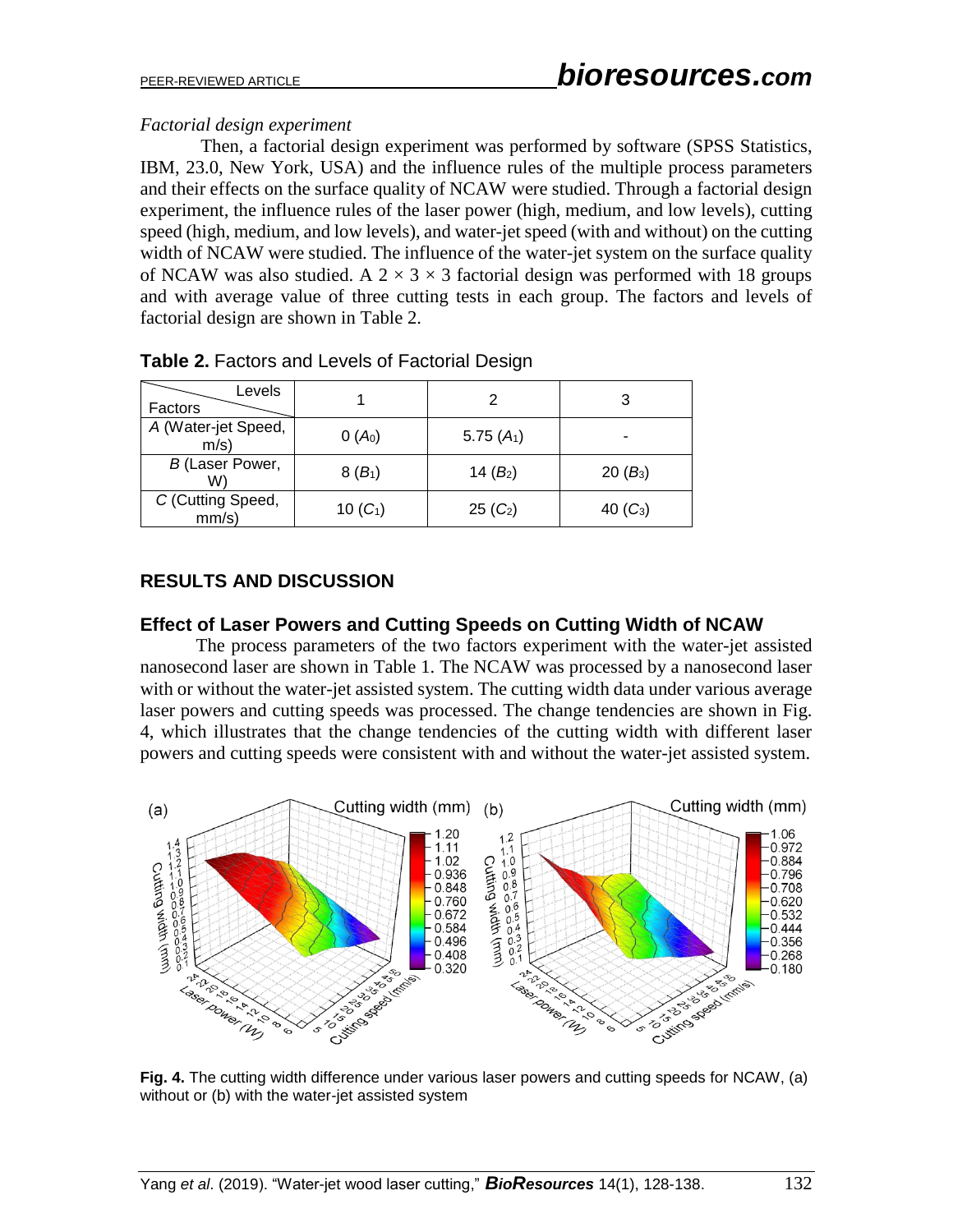When the cutting speeds were constant, the cutting width increased with an increase in laser power. A lower laser power caused less heat on the surface of the NCAW; with less sublimation and burning, less NCAW was removed. Hence, the cutting width was small. An increased laser power generated more heat on the NCAW surface, which caused its temperature to rise rapidly. The NCAW sublimated and formed the cutting width; thus, the large consumption of NCAW caused an increased cutting width. When the laser power was constant, the cutting width decreased with an increase in the cutting speed. When the cutting speed was low, a longer interaction between the laser beam and NCAW caused a large heat accumulation effect on NCAW, which was followed by an increase in the heataffected zone and cutting width. With an increase in cutting speed, less heat from the laser beam accumulated on the NCAW in the unit time, which caused the cutting width to decrease accordingly. Figure 4 shows that when the cutting speed was 50 mm/s and the laser power was 6 W, the smallest cutting width of NCAW was 0.32 mm without the involvement of a water-jet assisted system. However, the smallest cutting width of NCAW was 0.18 mm when the water-jet assisted system was involved, which resulted in the minimum cutting width and highest size precision. Under the water-jet assisted system, the high temperature produced by the laser beam was cooled, and the range of the heat-affected zone was reduced. At the same time, the water-jet continuously flowed, which also cleared the residues on the cutting surface. Therefore, its minimum cutting width was smaller than when the water-jet assisted system was not used.

## **Analysis of Variance for Cutting Width of NCAW**

For the process involving the use of a water-jet assisted nanosecond laser, the factorial design experimental results are shown in Table 3.

|                | $A \times B$   |      | C <sub>1</sub> |      |      | C <sub>2</sub> |      |      | $C_3$ |      |
|----------------|----------------|------|----------------|------|------|----------------|------|------|-------|------|
| B <sub>1</sub> | $A_0$          | 0.68 | 0.65           | 0.74 | 0.63 | 0.66           | 0.57 | 0.45 | 0.49  | 0.41 |
|                | $A_1$          | 0.51 | 0.59           | 0.55 | 0.48 | 0.39           | 0.42 | 0.24 | 0.32  | 0.28 |
| B <sub>2</sub> | $A_0$          | 0.88 | 0.86           | 0.96 | 0.79 | 0.87           | 0.80 | 0.58 | 0.68  | 0.63 |
|                | A <sub>1</sub> | 0.77 | 0.68           | 0.71 | 0.57 | 0.60           | 0.51 | 0.38 | 0.46  | 0.36 |
| $B_3$          | $A_0$          | 1.04 | 1.12           | 1.02 | 0.93 | 1.01           | 0.91 | 0.77 | 0.75  | 0.85 |
|                | $A_1$          | 0.83 | 0.92           | 0.86 | 0.64 | 0.72           | 0.68 | 0.54 | 0.47  | 0.49 |

**Table 3.** Factorial Design Experimental Results for Cutting Width of NCAW

The analysis of variance for the experimental results was conducted by software (SPSS Statistics, IBM, 23.0, New York, USA). The significant factors were determined (Table 4). It can be seen that  $A^*C$  (F = 3.000, Sig. = 0.062 >  $\alpha$  = 0.05),  $B^*C$  (F = 0.880, Sig.  $= 0.486 > \alpha = 0.05$ ), and  $A*B*C$  (F = 0.267, Sig. = 0.897  $>\alpha = 0.05$ ) had no significant effect on the cutting width. For the convenience of calculation, these interactions between factors were not considered in the multilinear regression analysis. However, the other factors (*A, B*, *C*) and the interaction between (*A\*B*), whose main effects were statistically significant, were considered to be the main effect factors for the cutting width of NCAW.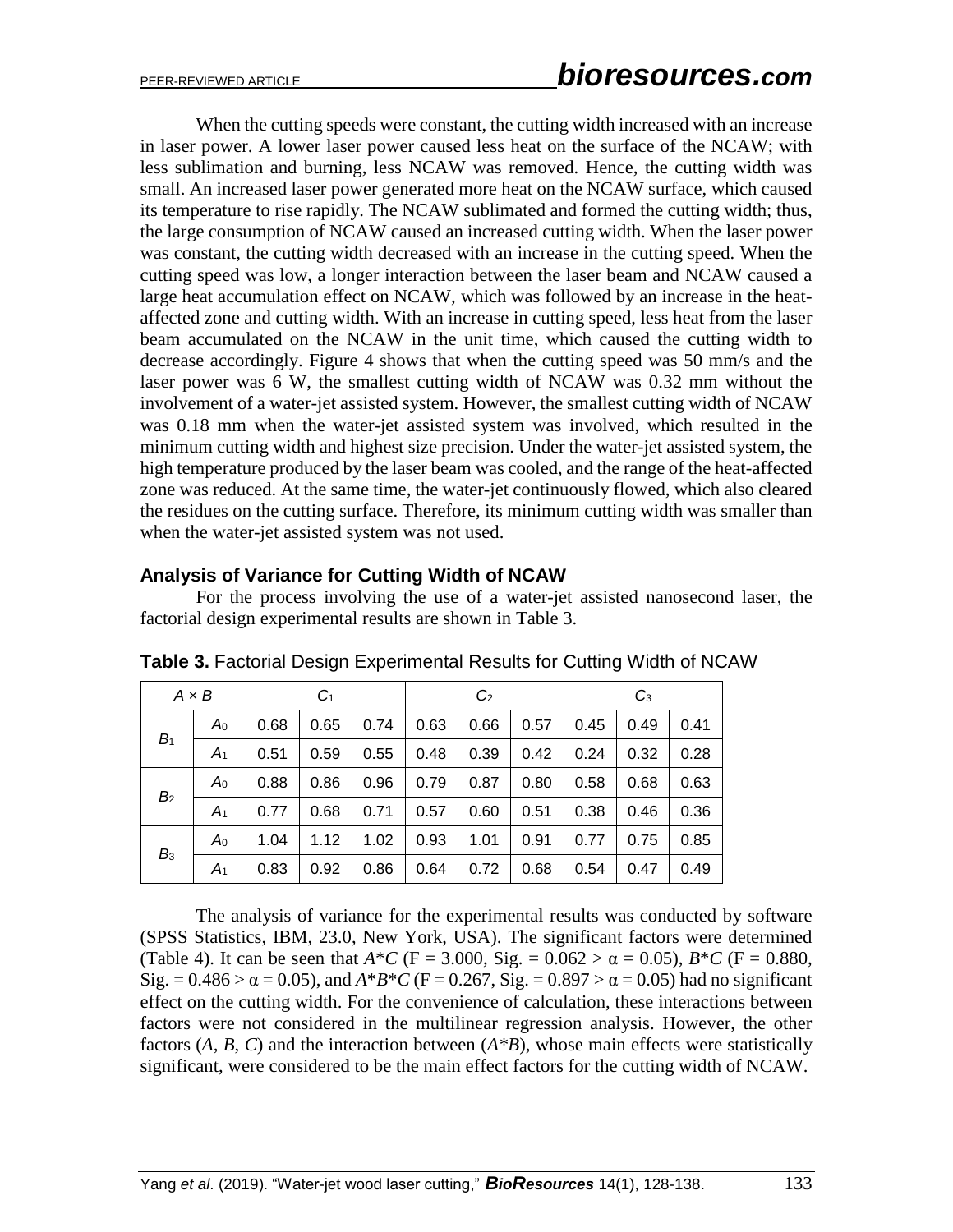| Source                 | Sum of Squares | Degrees<br>οt<br>Freedom | Mean<br>Square | F         | Sig.  |
|------------------------|----------------|--------------------------|----------------|-----------|-------|
| Corrected<br>Model     | 2.257          | 17                       | 0.133          | 61.755    | 0.000 |
| Intercept              | 23.602         | 1                        | 23.602         | 10977.519 | 0.000 |
| A                      | 0.614          | 1                        | 0.614          | 285.767   | 0.000 |
| B                      | 0.840          | $\overline{2}$           | 0.420          | 195.403   | 0.000 |
| С                      | 0.763          | $\overline{2}$           | 0.382          | 177.543   | 0.000 |
| $A^*B$                 | 0.016          | $\overline{2}$           | 0.008          | 3.791     | 0.032 |
| A*C                    | 0.013          | 2                        | 0.006          | 3.000     | 0.062 |
| B*C                    | 0.008          | 4                        | 0.002          | 0.880     | 0.486 |
| $A^*B^*C$              | 0.002          | 4                        | 0.001          | 0.267     | 0.897 |
| Error                  | 0.077          | 36                       | 0.002          |           |       |
| Total                  | 25.936         | 54                       |                |           |       |
| <b>Corrected Total</b> | 2.335          | 53                       |                |           |       |

### **Table 4.** Analysis of Variance for Cutting Width Under Process Parameters

#### **Multilinear Regression Analysis for Cutting Width of NCAW**

To further clarify the relationship between the process parameters and the cutting width of NCAW, a multilinear regression method was used to establish the selection of the model of factors and the cutting width. The multilinear regression model reflected the interaction effects of various factors on the cutting width. Some significant factors stood out, and other non-significant factors could be deleted.

The regression model established through the sample data could not be immediately used for analysis and prediction of the actual problem; thus, a variety of statistical tests needed to be conducted, such as the goodness of fit test (Table 5), F-test (Table 6), and Ttest (Table 7).

#### **Table 5.** Goodness of Fit Test

| 冖     | r o  | Adjusted $R^2$ | <b>Standard Error of Estimate</b> |
|-------|------|----------------|-----------------------------------|
| 0.993 | .985 | 981            | סכח ו                             |

#### **Table 6.** F-test

| Model      | Sum of<br>Squares | Degrees of<br>Freedom | Mean<br>Square | F-value | Sig.  |
|------------|-------------------|-----------------------|----------------|---------|-------|
| Regression | 0.741             |                       | 0.185          | 219.156 | 0.000 |
| Residual   | 0.011             | 13                    | 0.001          |         |       |
| Total      | 0.752             | 17                    |                |         |       |

#### **Table 7.** T-test

| Model    |          | Non-standardized Coefficients | <b>Standardized Coefficient</b> | T-value   |       |  |
|----------|----------|-------------------------------|---------------------------------|-----------|-------|--|
|          | в        | <b>Standard Error</b>         |                                 |           | Sig.  |  |
| Constant | 0.605    | 0.033                         |                                 | 18.607    | 0.000 |  |
|          | $-0.020$ | 0.007                         | $-0.284$                        | $-2.797$  | 0.015 |  |
|          | 0.029    | 0.002                         | 0.692                           | 14.600    | 0.000 |  |
|          | $-0.010$ | 0.001                         | $-0.579$                        | $-17.272$ | 0.000 |  |
| A*B      | $-0.001$ | 0.000                         | $-0.265$                        | $-2.482$  | 0.028 |  |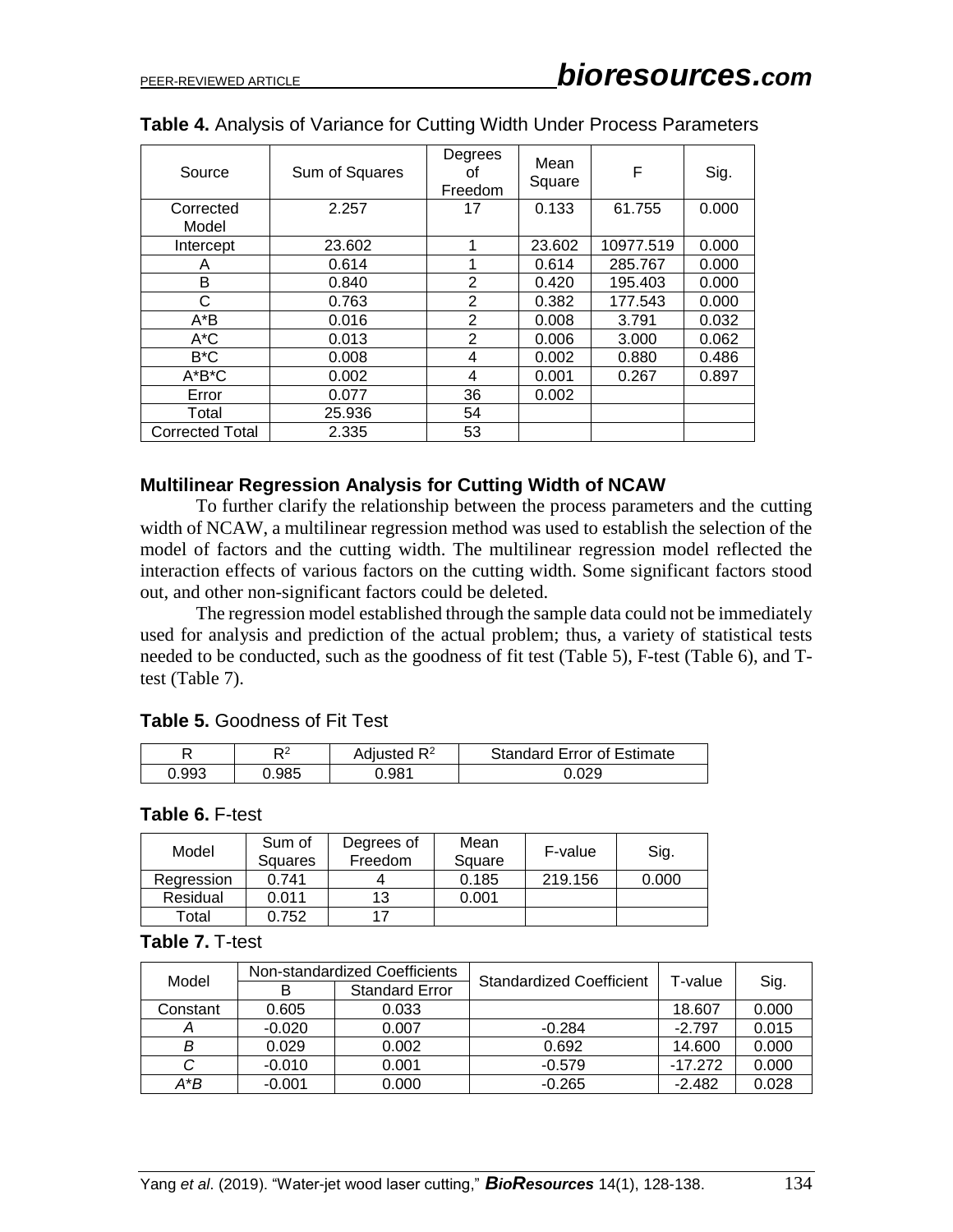In Tables 5 through 7, regression models were processed according to a goodness of fit test, F-test, and T-test, respectively. Compared with the non-standardized coefficients of each factor, the model of the cutting width of NCAW under process parameters can be expressed as:

$$
T = 0.605 - 0.02A + 0.029B - 0.01C - 0.001A * B \tag{1}
$$

In Eq. 1, the regression coefficient of the water-jet speed had a negative value, which indicated that water-jet speed had the opposite effect on the cutting width of NCAW. With the increase of the water-jet speed and cutting speed, the cutting width of NCAW decreased.

A synergistic effect was decreased, and an antagonistic effect was increased in the system; the regression coefficient of the water-jet speed had a positive value, which represented that the water-jet speed had a better effect on the cutting width of NCAW. With the increase of the laser power, the cutting width of NCAW increased. The binary interaction effect of *A*\**B* on the cutting width of NCAW was significant; however, the ternary interaction effect was not significant. The regression coefficient of *A*\**B* had a negative value, which indicated that *A*\**B* had an opposite effect on the cutting width of NCAW, which was shown as an antagonistic effect in the system.

## **Validity of Predicted Model**

The NCAW was processed by a water-jet assisted nanosecond laser, and the obtained measured value of the cutting width was compared with the predicted value of the cutting width. Thus, the prediction accuracy of the established multilinear regression model of the cutting width was tested. Five test samples in the process parameters of the waterjet assisted laser were randomly selected. Then, these process parameters were brought to the prediction model, as shown in Eq. 1, where the model prediction value of the cutting width of the corresponding process parameters could be obtained

The comparison of the measured value and the model predictive value of the cutting width is shown in Table 8. The error range of the prediction value of the cutting width was within  $\pm$  7%, and the average prediction error was 4.152%. This showed that the prediction model of the multilinear regression of the cutting width was precise. Therefore, the influence of the process parameters by the water-jet assisted nanosecond laser on the cutting width was well described.

| Sample | Water-jet      | Laser        | Cutting         | Cutting Width (mm) | Relative           |                 |
|--------|----------------|--------------|-----------------|--------------------|--------------------|-----------------|
| Number | Speed<br>(m/s) | Power<br>(W) | Speed<br>(mm/s) | Measured<br>value  | Predicted<br>value | Error<br>$(\%)$ |
|        | 0              | 6            | 10              | 0.66               | 0.68               | 3.03            |
| 2      | 5.75           | 10           | 20              | 0.50               | 0.52               | 4.00            |
| 3      | 0              | 16           | 30              | 0.82               | 0.77               | 6.10            |
| 4      | 5.75           | 18           | 5               | 0.92               | 0.86               | 6.52            |
| 5      | 0              | 22           | 35              | 0.90               | 0.89               | 1.11            |

#### **Table 8.** Comparison of the Measured and Predicted Values of Cutting Width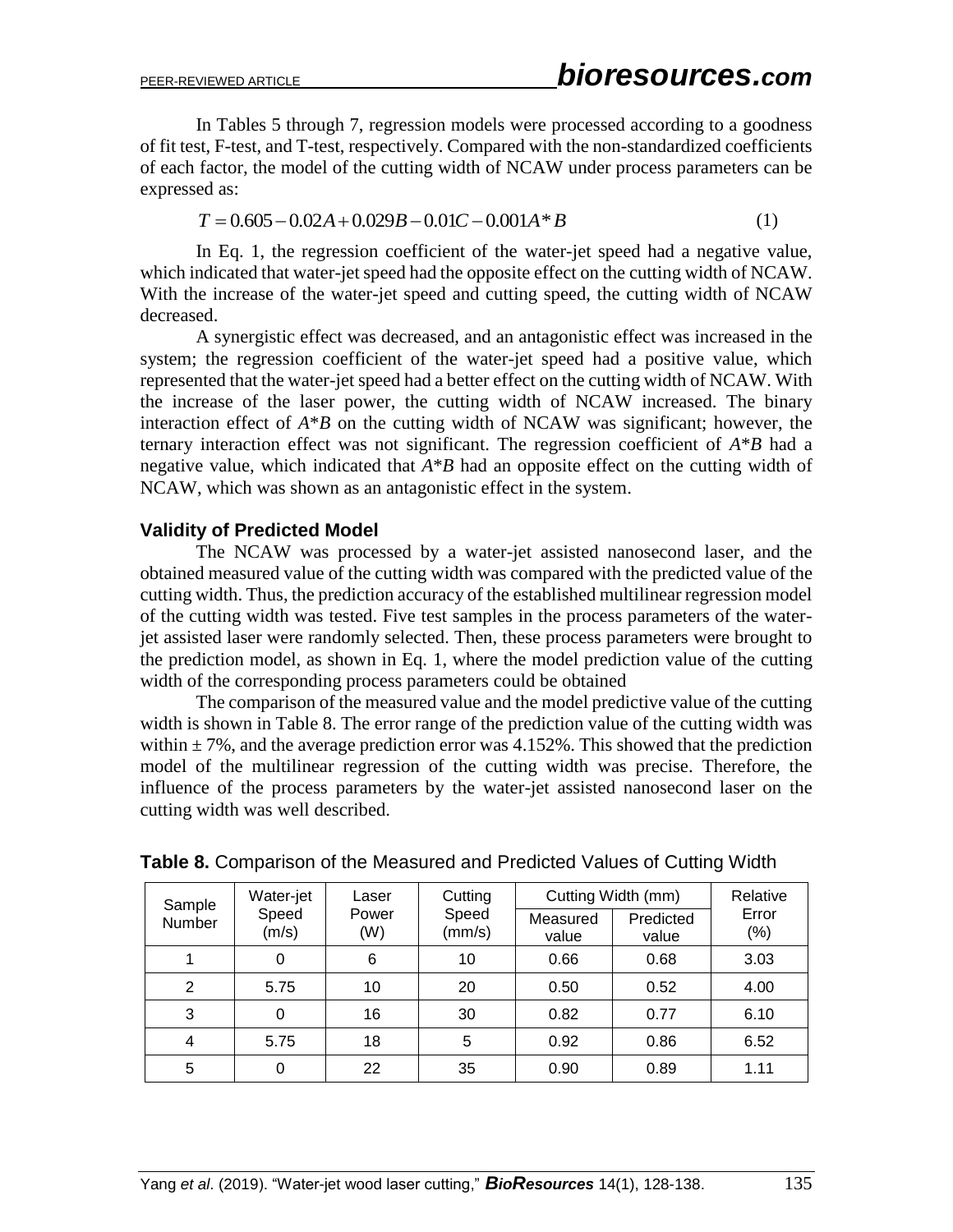# PEER-REVIEWED ARTICLE *bioresources.com*

## **Micromorphology of the Kerf Surface of NCAW**

The surface quality of machining parts is an important factor that affects the performance of the parts and is an important index for evaluation of the process technology. Thus, the surface quality of the parts was studied. Tangential section micromorphology of NCAW when the cutting width was minimum, without and with the water-jet assisted system, was observed under SEM (Fig. 5). As shown in Fig. 5a, there were some residues and cracks left on the kerf surface of NCAW after the laser process, and the cutting surface was rough. Thus, the surface quality was bad. In Fig. 5b, there were no residues and cracks left on the kerf surface of NCAW after the laser process with the water-jet assisted system, and the cutting surface was smooth; thus, the surface quality was better. This was because of the cooling of the water-reduced cracks caused by the accumulation of heat. At the same time, the water flow washed away the residues that remained on the kerf surface of NCAW. Therefore, the surface quality of the cutting processed by the laser with the water-jet assisted system was better than the surface quality of cutting processed without the waterjet assisted system.



**Fig. 5.** Tangential section micromorphology of NCAW when cutting width was minimum under 100 times; (a) without and (b) with the water guided system

# **CONCLUSIONS**

- 1. Based on the analysis of the ablation mechanism of wood, a water-jet assisted nanosecond laser was used to process NCAW. The experimental results showed the influence of the cutting speed and the laser power on the cutting width. When the cutting speed was constant, the cutting width increased with the increase of laser power. When the laser power was constant, the cutting width decreased with the increase of cutting speed. When the cutting speed was 50 mm/s and the laser power was 6 W, the cutting width of 0.18 mm under the water-jet assisted system was smaller than the cutting width produced without the water-jet assisted system.
- 2. Through an analysis of variance of a factorial design of the experiment, the effects of water-jet speed, laser power, cutting speed, and the interaction of water-jet speed and laser power on cutting width were significant. A multivariate linear regression method was used to establish the model of selected factors and the cutting width of NCAW. The predicted model of the process parameters and cutting width by water-jet assisted nanosecond laser was obtained. After validation, the prediction model had good predictive precision.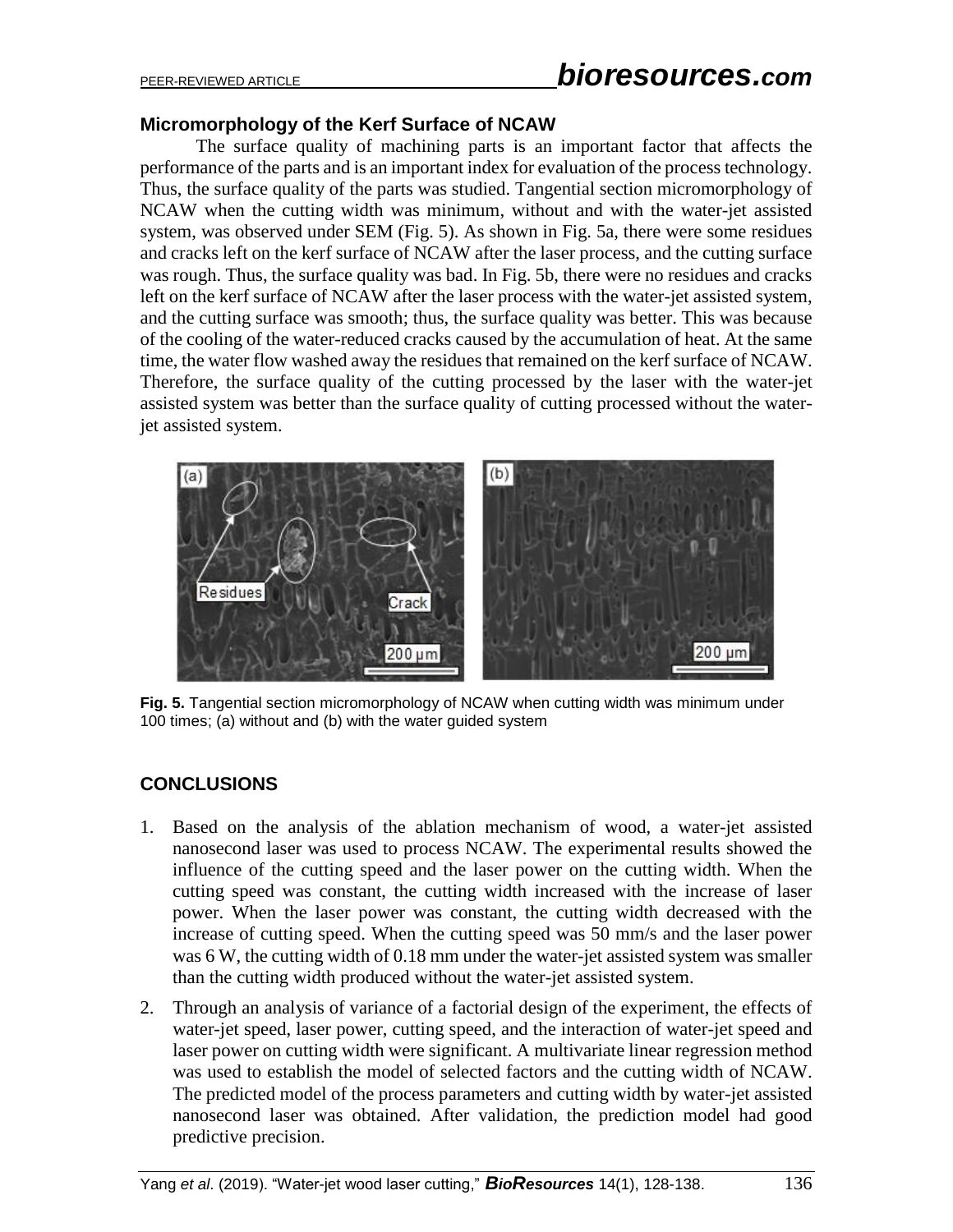3. The kerf surfaces of NCAW were observed *via* SEM. Without the water-jet assisted system, there were some residues and cracks left on the kerf surface of NCAW, which resulted in a rough surface. Thus, the surface quality was bad. With the water-jet assisted system, no residues and cracks were left on the kerf surface of NCAW, and the kerf surface was smooth. Hence, the surface quality of the NCAW processed by laser with the water-jet assisted system was better than the surface quality of the NCAW processed without the water-jet assisted system.

## **ACKNOWLEDGMENTS**

The authors are grateful for the Fundamental Research Funds for the Central Universities (No. 2572018AB25), the Special Fund for the Continued Development of High-level Talent (No. 2572018CG06) and the Fundamental Research Funds for the Central Universities (No. 2572016EBC3).

# **REFERENCES CITED**

- Barcikowski, S., Koch, G., and Odermatt, J. (2006). "Characterization and modification of the heat affected zone during laser material processing of wood and wood composites," *Holz. Roh. Werkst.* 64(2), 94-103. DOI: 10.1007/s00107-005-0028-1
- Eltawahni, H. A., Olabi, A. G., and Benyounis, K. Y. (2011). "Investigating the CO<sub>2</sub> laser cutting parameters of MDF wood composite material," *Opt. Laser Technol.* 43(3), 648-659. DOI: 10.1016/j.optlastec.2010.09.006
- Fleming, M. R., Hoover, K., Janowiak, J. J., Fang, Y., Wang, X., Liu, W., Wang, Y., Hang, X., Agrawal, D., Mastro, V., *et al.* (2003). "Microwave irradiation of wood packing material to destroy the Asian longhorned beetle," *Forest Prod. J.* 53(1), 46- 52.
- Fukuta, S., Ogawa, K., Nomura, M., Yamasaki, M., and Sasaki, Y. (2016a). "Sound insulation of walls using wood insulation mat and plywood jointed with a combination of adhesive tape and wood dowels," *Eur. J. Wood Wood Prod.* 75(4), 595-602*.* DOI: 10.1007/s00107-016-1085-3
- Fukuta, S., Nomural, M., Ikeda, T., Yoshizawa, M., Yamasaki, M., and Sasaki, Y. (2016b) "Wavelength dependence of machining performance in UV-, VIS- and NIRlaser cutting of wood," *J. Wood Sci.* 62(4), 316-323.DOI 10.1007/s10086-016-1553-8
- Fukuta, S., Nomural, M., Ikeda, T., Yoshizawa, M., Yamasaki, M., and Sasaki, Y. (2016c) "UV laser machining of wood," *Eur. J. of Wood and Wood Prod.* 74(2), 261- 267. DOI 10.1007/s00107-016-1010-9
- Hernández-Castañeda, J. C., Sezer, H. K., and Li, L. (2011). "The effect of moisture content in fibre laser cutting of pine wood," *Opt. Laser Eng.* 49(9–10)*,* 1139-1152. DOI: 10.1016/j.optlaseng.2011.05.008
- Kubovský, I., and Kačík, F. (2014). "Colour and chemical changes of the lime wood surface due to CO<sup>2</sup> laser thermal modification," *Appl. Surf. Sci.* 321, 261-267. DOI: 10.1016/j.apsusc.2014.09.124
- Leone, C., Lopresto, V., and Iorio, I. D. (2009). "Wood engraving by Q-switched diodepumped frequency-doubled Nd:YAG green laser," *Opt. Laser Eng.* 47(1)*,* 161-168*.* DOI: 10.1016/j.optlaseng.2008.06.019